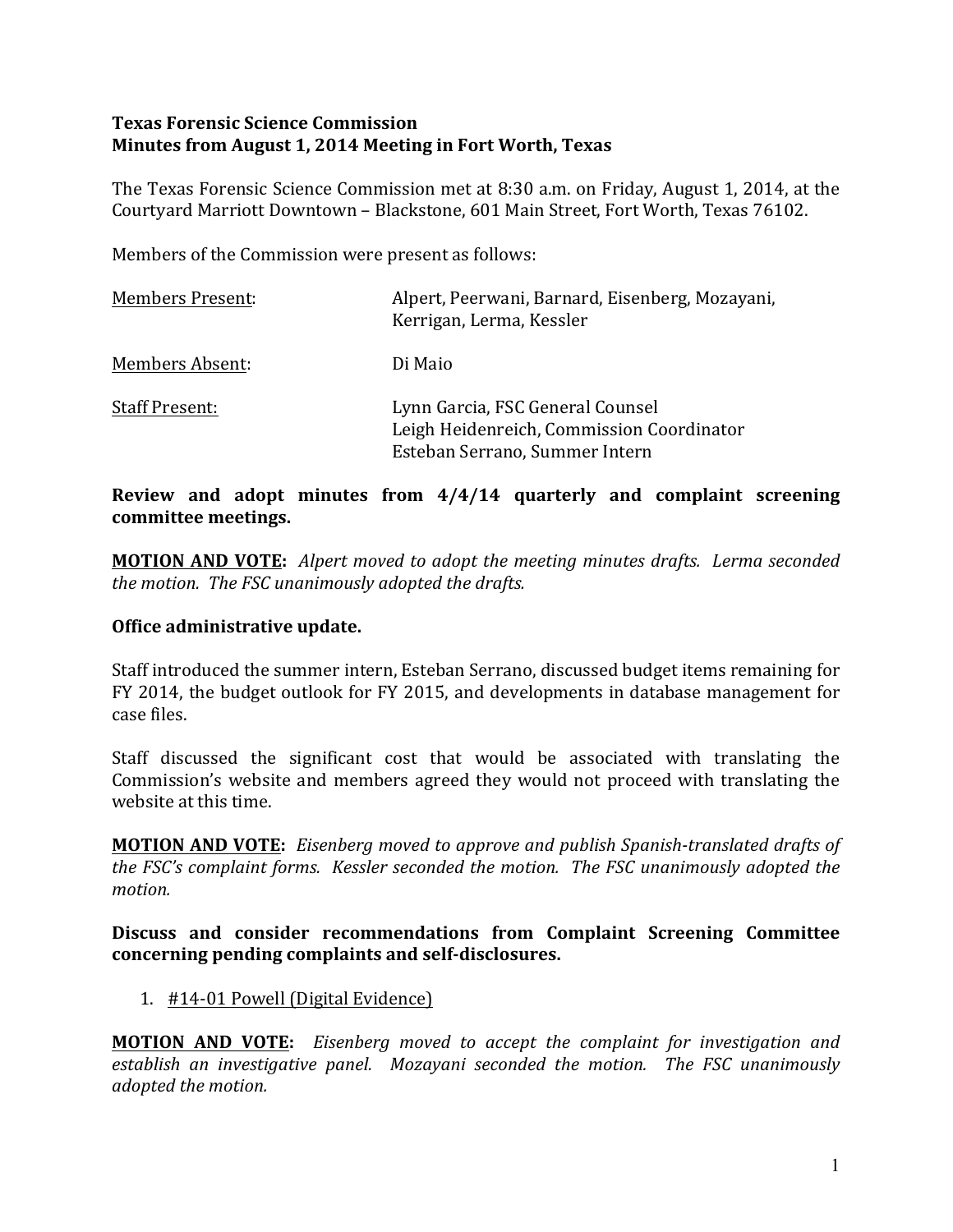### 2. #14-06 Robinson (Autopsy)

**MOTION AND VOTE:** Peerwani moved to dismiss the complaint, because it falls outside the *Commission's jurisdiction and direct staff to send a letter to the complainant, providing contact information for the various Texas innocence clinics. The FSC unanimously adopted* the *motion*.

3. #14-08 Blazek (Firearms/Tool Marks)

**MOTION AND VOTE:** Alpert moved to accept the complaint for investigation and establish an investigative panel. Eisenberg seconded the motion. Barnard abstained from deliberation and voting. All other members present voted in favor of the motion. The FSC adopted the *motion.*

4.  $\#14$ -09 Gambles (DNA)

**MOTION AND VOTE:** *Barnard moved to dismiss the complaint because it falls outside the Commission's* jurisdiction and direct staff to provide the Innocence Project of Texas with a *copy* of the corresponding laboratory report to determine if additional legal remedies are *available to the complainant. Lerma seconded the motion. The FSC unanimously adopted the motion.* 

5. #14-12 Scharmen (Breath Alcohol)

**MOTION AND VOTE:** Eisenberg moved to dismiss the complaint and issue a letter to the *complainant directing him to seek additional information from Alamo Forensic Services.* Alpert seconded the motion. The FSC unanimously adopted the motion.

6.  $\#14$ -07 IFL (Firearms/Tool Marks)

**MOTION AND VOTE:** Eisenberg moved to accept the complaint for investigation and establish an investigative panel. Barnard seconded the motion. The FSC unanimously *adopted the motion.*

 $7.$  #14-10 IFL (Blood Alcohol)

**MOTION AND VOTE:** Mozayani moved to direct staff to send a letter to IFL stating that, *given the information provided in the laboratory self-disclosure, no further action is necessary* at this time. Alpert seconded the motion. The FSC unanimously adopted the motion.

8. #14-11 DPS (Toxicology)

**MOTION AND VOTE:** Mozayani moved to direct staff to send a letter to DPS stating that, *given the information provided in the laboratory self-disclosure, no further action is necessary* at this time. Eisenberg seconded the motion. The FSC unanimously adopted the motion.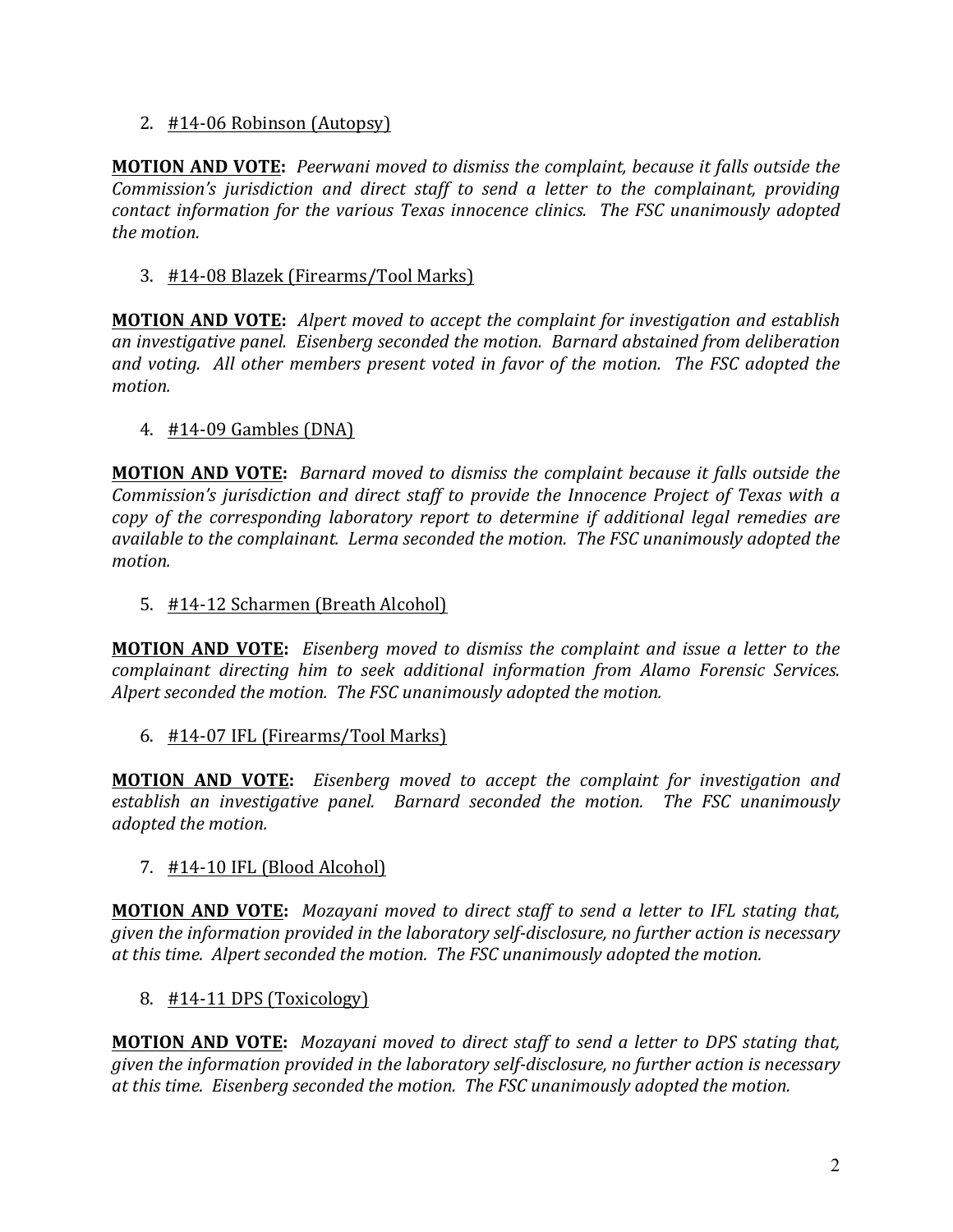## 9. #14-13 Houston Forensic Science Center (Blood Alcohol)

**MOTION AND VOTE:** Alpert moved to accept the complaint for investigation and establish an investigative panel. Barnard seconded the motion. The FSC unanimously adopted the *motion.* 

The FSC took a 5-minute break after discussing complaint  $#14-11$ . After the break, Judge Barbara Hervey provided the Commission with an update on the Texas Criminal Justice Integrity Unit's defendant notification initiatives.

### 10. #14-16 Houston Police Department (DNA)

**MOTION AND VOTE:** Peerwani moved to table the complaint until further information can *be* obtained from ASCLD/LAB regarding the status of the disclosure. Alpert seconded the *motion.* The FSC unanimously adopted the motion.

### 11. **#14-14 DPS Garland (DNA)**

**MOTION AND VOTE:** Eisenberg moved to direct staff to send a letter to the DPS regional *laboratory* in Garland stating that, given the information provided in the laboratory's selfdisclosure, no further action is necessary at this time. Barnard seconded the motion. The FSC *unanimously adopted the motion.* 

## 12. #14-15 SWIFS (Controlled Substance)

**MOTION AND VOTE:** Peerwani moved to direct staff to send a letter to SWIFS stating that, given the information provided in the laboratory's self-disclosure, no further action is *necessary* at this time. Mozayani seconded the motion. The FSC unanimously adopted the *motion.* 

#### "Massively Parallel Sequencing and Forensic Identity Testing" by Dr. Bruce Budowle, **Institute of Applied Genetics, University of North Texas Health Science Center.**

Dr. Bruce Budowle delivered the above presentation to the Commission during their lunch break. After Dr. Budowle's presentation, the Commission continued with its Complaint Screening Committee agenda item.

**MOTION AND VOTE:** Alpert moved to adopt the following investigative panel assignments *for newly accepted complaints:* 

#### #14-01 Powell (Digital Evidence)

- 1. Barnard (Chair)
- 2. Kessler
- 3. Lerma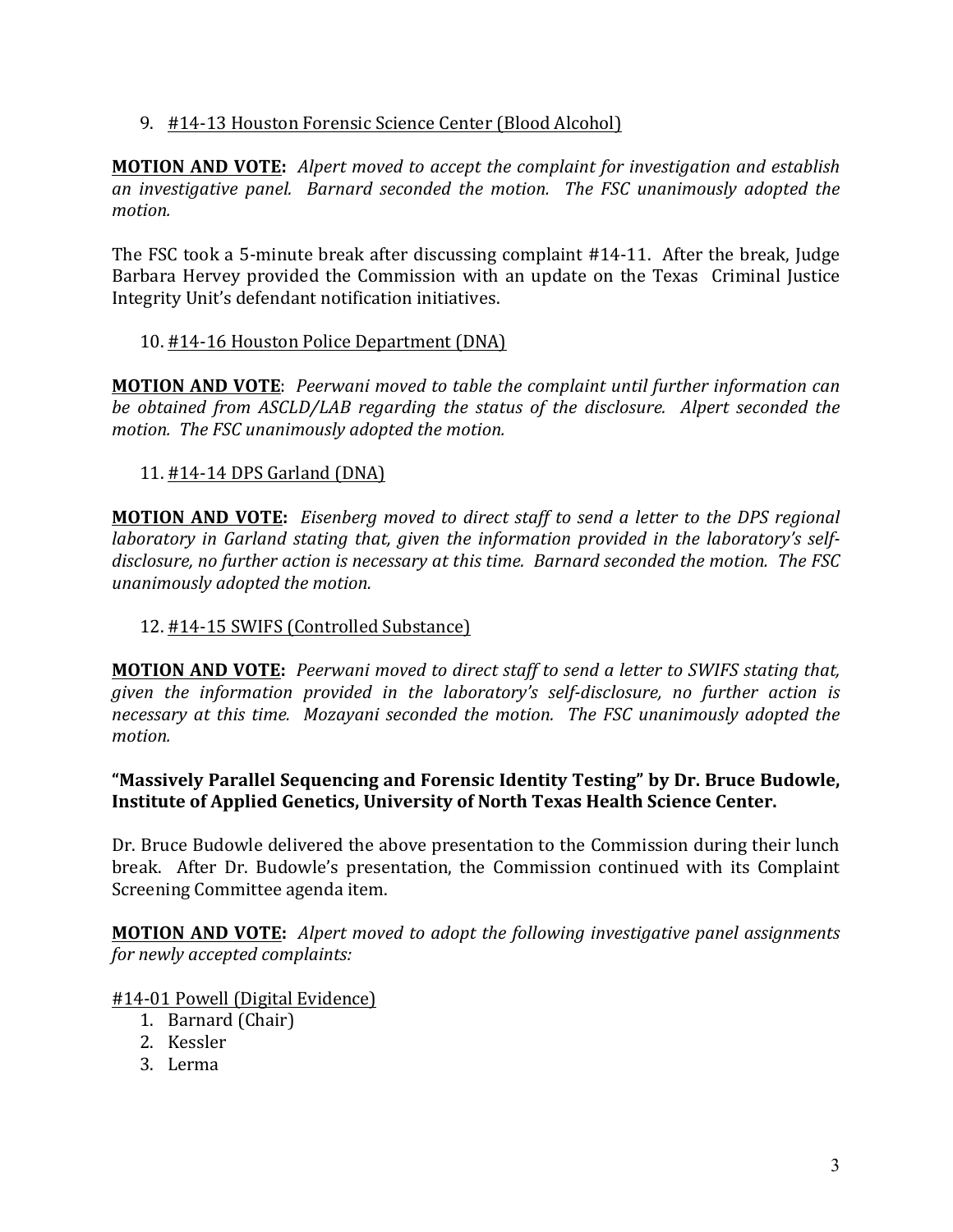### #14-08 Blazek (Firearms/Toolmarks)

- 1. Di Maio (Chair)
- 2. Kerrigan
- 3. Alpert

# #14-07 IFL (Firearms/Toolmarks)

- 1. Mozayani (Chair)
- 2. Barnard
- 3. Lerma

# #14-13 HFSC (Blood Alcohol)

- 1. Alpert (Chair)
- 2. Kerrigan
- 3. Peerwani

Lerma seconded the motion. The FSC unanimously approved the motion.

### **Update on Attorney General Abbott's response to opinion request submitted by District Attorney Rod Ponton regarding arson review by State Fire Marshal.**

Garcia reported the AG's response explained the State Fire Marshal was acting within their jurisdictional authority in establishing the arson review panel.

### **Discussion of Attorney General opinion request regarding confidentiality of pending** laboratory self-disclosures under Article 38.01, Section 10 of the Texas Code of **Criminal Procedure.**

Garcia reported that staff submitted an opinion request to the Attorney General to clarify the confidentiality exception in the Commission's statute as it relates to laboratory selfdisclosures. Commission staff is awaiting a response to the request and will report the response at the next Commission meeting as available.

# Update on arson case review and implementation of recommendations

Nick Vilbas (Executive Director of the Innocence Project of Texas) provided an update on the ongoing arson case review.

### **Update from hair microscopy panel meeting on July 31, 2014, and hair microscopy** review team meetings on June 20, 2014 and July 25, 2014; discussion and deliberation on recommended action items.

Hair Microscopy Review Team members Deborah Lind and Nick Vilbas provided the Commission with an update on the hair review team's activities thus far. Garcia and Kerrigan provided further information on documents and processes created by the team members.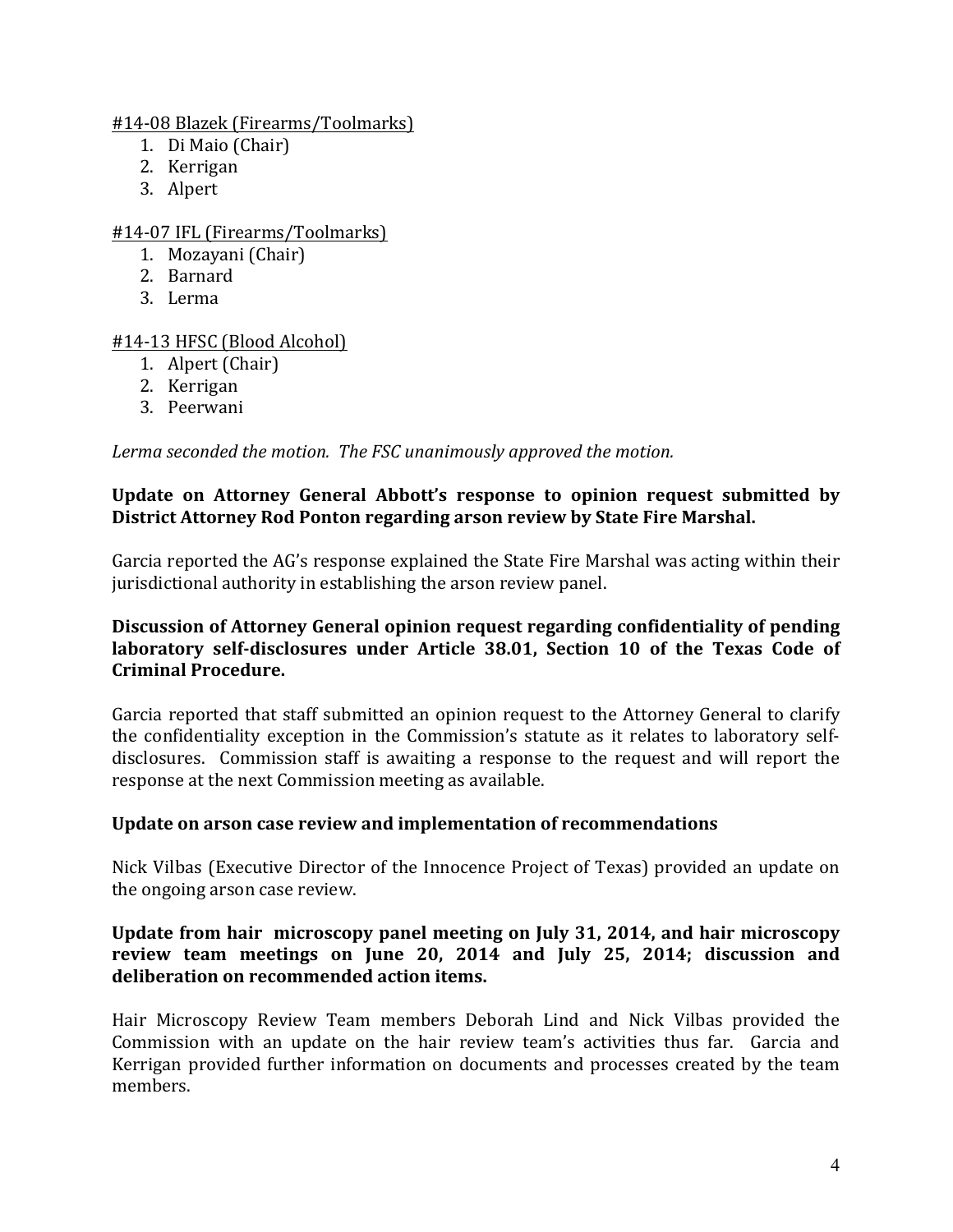**MOTION AND VOTE:** Alpert moved to appoint Baldwin Chin as an additional TDCAA *member of the hair review team. Peerwani seconded the motion. The FSC unanimously adopted the motion.*

**MOTION AND VOTE:** Lerma moved to appoint Phillip Aviles as an additional hair *microscopy expert member of the hair review team. Alpert seconded the motion. The FSC unanimously adopted the motion.*

**MOTION AND VOTE:** Lerma moved to have Nick Vilbas replace Jeff Blackburn as the *Innocence Project representative on the hair microscopy review team. Barnard seconded the motion. The FSC unanimously adopted the motion.*

**MOTION AND VOTE:** *Barnard moved to approve the notification letters presented by the hair microscopy review team. Eisenberg seconded the motion. The FSC unanimously adopted* the *motion*.

Update on Texas Department of Public Safety ("DPS") Houston regional crime **laboratory** self-disclosure #12-06, including final Harris County *Coty* appellate decision denving relief, Montgomery County *Cavil* decision granting relief, and latest **re-test results from DPS.** 

Garcia provided an update from the DPS Houston regional crime laboratory's latest retesting results and an overview of the Court of Criminal Appeals decisions named above.

**Discuss and consider adopting El Paso Police Department Crime Laboratory #11-11** language clarification addendum request from Texas Association of Crime Laboratory Directors ("TACLD").

Garcia provided a description of the language clarification from TACLD.

**MOTION AND VOTE:** Alpert moved to amend Complaint #11-11's final investigative report *language* to reflect the language clarification provided by TACLD. Lerma seconded the motion. The FSC unanimously adopted the motion.

### Discuss the possibility of conducting a survey of latent print forensic service providers in Texas.

Garcia discussed the idea of conducting a survey in the State to determine the number and categories of latent print examiners in Texas. Members asked staff to look into the project and come back to the next quarterly meeting with a proposal for the project cost. The item was tabled until the next Commission meeting.

#### **Update from Forensic Development Committee.**

The following forensic development activities were reported on by the Committee: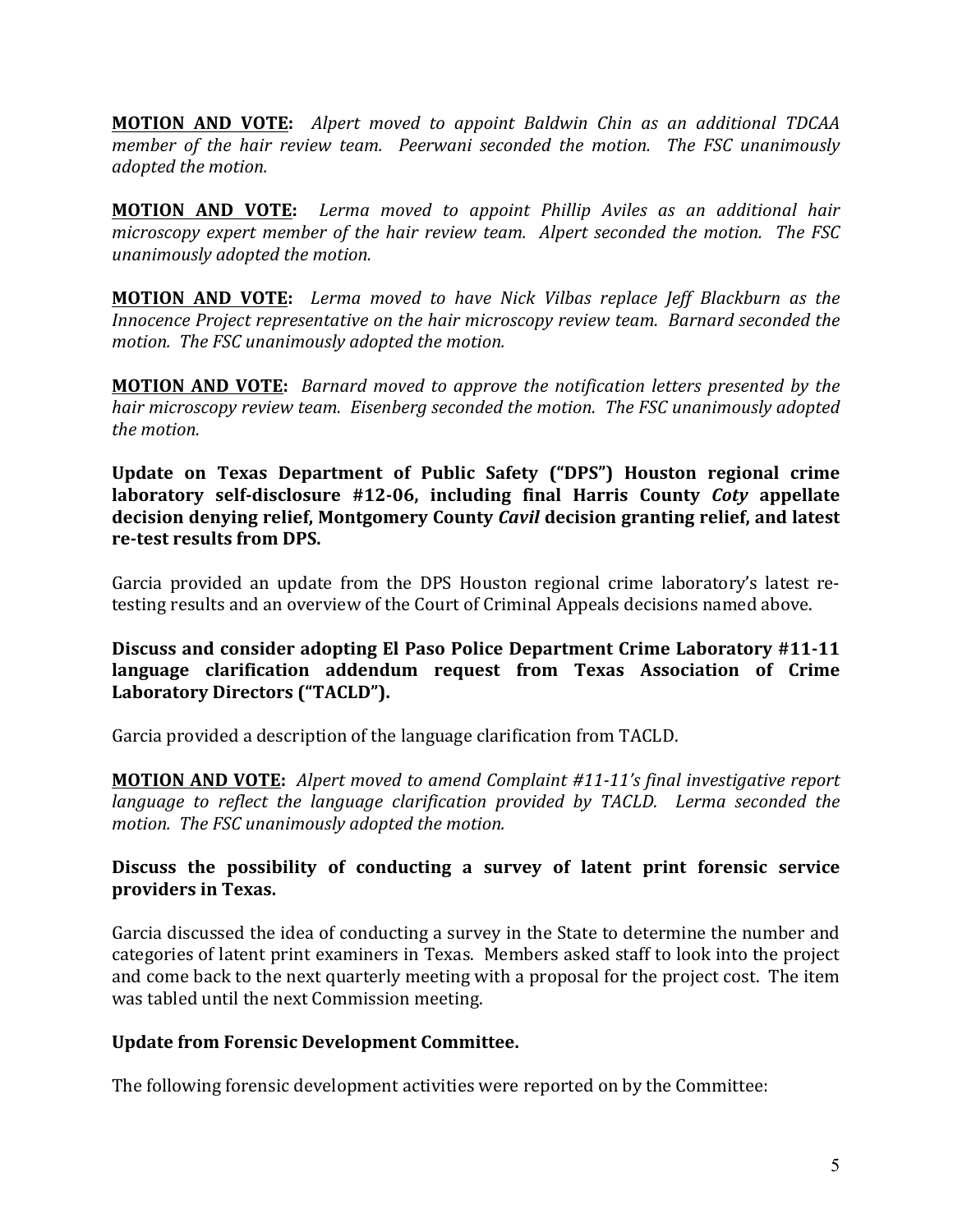- 1. Update on certification/licensure positions from June 27, 2014 TACLD meeting an subsequent vote by membership;
- 2. Progress regarding certification training support at SHSU including Commission partnership;
- 3. Status of web-based forensic training program in collaboration with New York Office of Forensic Services;
- 4. Addition of scenario-based ethics training program;
- 5. ASCLD/LAB assessor training to be held August 4-8 in Austin.

**MOTION AND VOTE:** Alpert moved to approve fully funding the assessor training in Austin. Peerwani seconded the motion. The FSC unanimously adopted the motion.

- 6. August 18-19 crime lab manager leadership academy in Houston;
- 7. Discussion of Foresight support for Texas laboratories.

**MOTION AND VOTE:** Lerma moved to provide Foresight funding and support for Texas *laboratories that would like to participate in the initiative. Barnard seconded the motion. The FSC unanimously adopted the motion.* 

8. Addition of TACLD member to Commission's forensic development committee, including any necessary revisions to policies and procedures.

**MOTION AND VOTE:** Alpert moved to amend the *FSC's* policies and procedures to *include a TACLD member on the Commission's Forensic Development Committee. Lerma* seconded the motion. The FSC unanimously adopted the motion.

9. Michael Morton Act training request from TACLD; and

**MOTION AND VOTE:** Alpert moved to contribute up to \$5,000 to collaborate with the Texas Criminal Justice Integrity Unit on training initiatives related to the Michael Morton Act. Mozayani seconded the motion. The FSC unanimously adopted the motion.

10. AAFS annual meeting abstracts.

Garcia and Kerrigan will submit an abstract for the AAFS annual meeting related to state-wide, discipline-specific reviews, focused on the Texas method used in its hair microscopy review.

**Review of policies and procedures, including clarification of professional negligence** and professional misconduct definitions, particularly with respect to laboratory selfdisclosure obligations under Article 38.01, Section 4(a)(2) of the Texas Code of **Criminal Procedure.**

**MOTION AND VOTE:** Alpert moved to adopt the revised policies and procedures as *presented by Garcia. Eisenberg seconded the motion. The FSC unanimously adopted the motion.*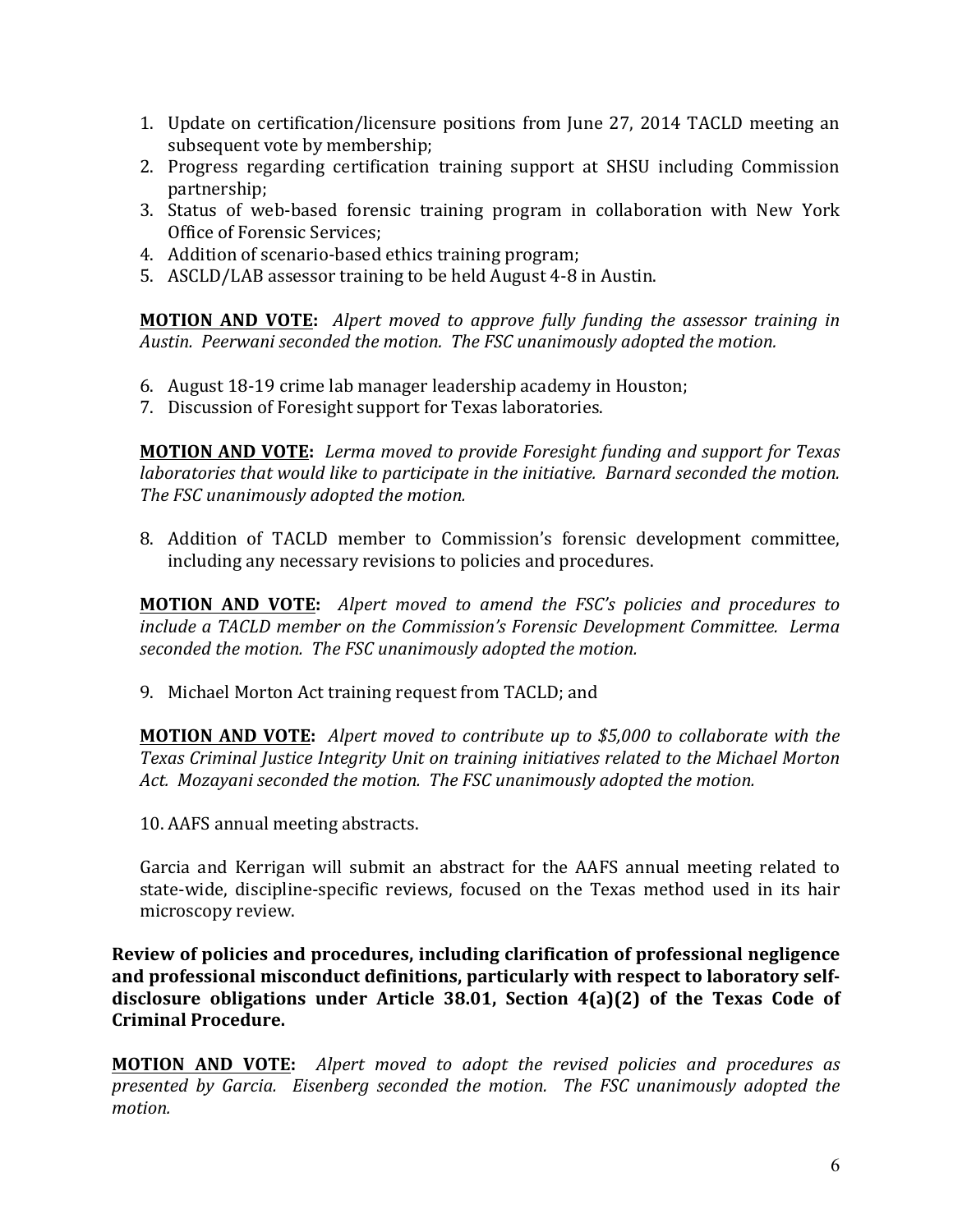**MOTION AND VOTE:** Eisenberg moved to accept the revised language as presented by *Garcia related to the Commission's self-disclosure quidelines. Kessler seconded the motion.* The FSC unanimously adopted the motion.

### Discussion of potential notification issue regarding ISO-17025 measurement **uncertainty reporting changes.**

Members discussed some potential notification issues related to the ISO-17024 measurement uncertainty reporting changes, but it was determined no further action was necessary.

#### **Report from May 12-13, 2014 National Commission on Forensic Science meeting.**

Garcia provided an update regarding the activities of the NCFS.

#### **Report regarding appointments to National Institute for Standards and Technology ("NIST")** Organization for Scientific Area Committees ("OSAC"), Forensic Science Standards Board ("FSSB"), and Legal Resource Committee ("LRC").

Garcia reported that Kerrigan was appointed to the OSAC's FSSB and Garcia was appointed to the OSAC's LRC. Kerrigan gave an overview of the OSAC.

#### **Report from June 6, 2014 American Academy of Forensic Sciences/American Bar** Association's June "Prescription for Criminal Forensics" conference.

Garcia reported on staff attendance at the conference and information learned related to Firearms/Tool Marks and DNA forensic disciplines.

### **Report from June 9, 2014 Fire Death Investigations/Post Blast: "Positive Identification of Buried Remains: Resources for Investigators" seminar sponsored by the Collin County Fire and Arson Investigation Association ("CCF&AIA").**

Peerwani briefly reported on his presentation at the conference.

Steve Seddig, President of the CCF&AIA, addressed the Commission on the seminar and other possible training initiatives.

**MOTION AND VOTE:** *Barnard moved to allocate* \$4,000 to fund arson-related training *initiatives sponsored by the CCF&AIA. Peerwani seconded the motion. The FSC unanimously approved the motion.*

Consider updates to composition of Commission committees including complaint **screening, legislative, and forensic development.**